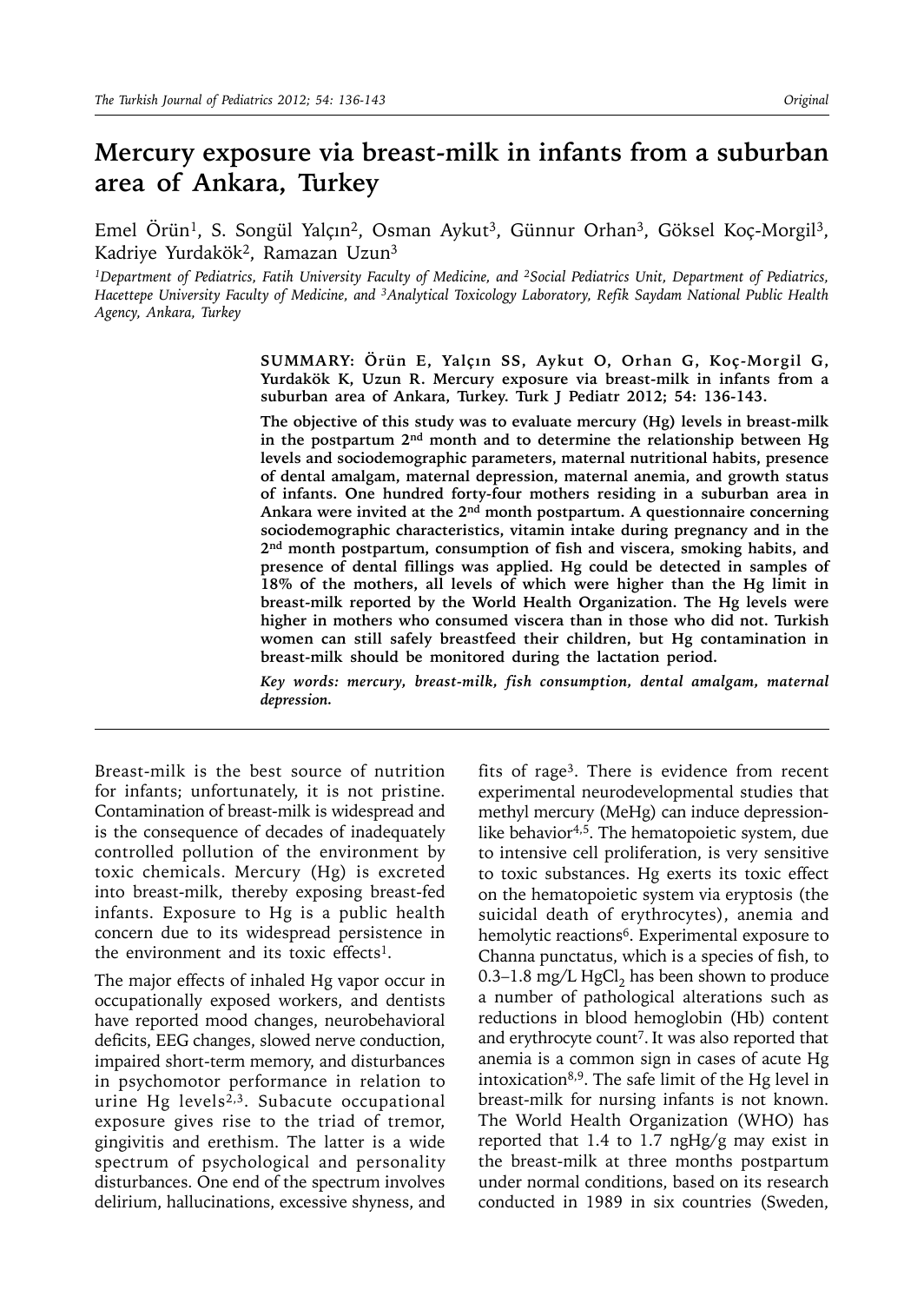Hungary, Zaire, the Philippines, Guatemala, Nigeria)<sup>10</sup>. Turkish data on Hg content in breastmilk are sparse<sup>11,12</sup>. Furthermore, the influence of maternal lifestyle on milk Hg concentrations has not yet been investigated.

In our study, we aimed to detect the Hg levels in breast-milk during lactation in the 2<sup>nd</sup> postpartum month and to investigate the effects of some sociodemographic parameters, presence of amalgam fillings, fish and viscera (liver, spleen, brain of bovine and sheep) consumption, and smoking habits on the concentrations of Hg in breast-milk. In addition, we evaluated the influence of Hg level on postpartum depression and anemia in the mothers and on the infant's crying/sleep patterns and physical status.

#### **Material and Methods**

The mothers residing in a suburban area who delivered their babies at the Zekai Tahir Burak Maternity Hospital in Ankara, Turkey were invited at two months postpartum as a part of a previous study<sup>13</sup>. A total of 144 healthy mothers enrolled voluntarily were evaluated at İhsan Doğramacı Children's Hospital and provided breast-milk samples in the postpartum 2<sup>nd</sup> month. Levels of Hg in the breast-milk were investigated in this group. These mothers were not occupationally exposed to toxic metals.

All the mothers completed a questionnaire to provide details regarding some of the maternal and infant features, including the mother's occupation, smoking habit, reproductive history, breastfeeding pattern (exclusive or partial), and the intake of iron and vitamin supplementation during pregnancy and within two months postpartum. Postpartum maternal Hb levels analyzed on the postpartum 1st day were noted from the hospital record files. The Brief Symptom Inventory (BSI) was applied to all mothers in the first three days postpartum.

All mothers were evaluated according to the Edinburgh Postpartum Depression Scale (EPDS) to identify postpartum depression risk. The infants were examined, and their weight, length and head circumference were recorded. The mothers were queried regarding the feeding pattern (exclusive or partial breastfeeding), sleep pattern (regular or irregular) and crying characteristics (colic or non-colic) of their babies.

The study was approved by the Ethical Committee of Hacettepe University Faculty of Medicine (HEK 07/97-10). All mothers were informed about the purpose of the study and their written consent was obtained.

### **Instruments**

Brief Symptom Inventory (BSI): The BSI is a 53-item self-report symptom inventory drawn from the Symptom Checklist-90-R (SCL-90-R), which assesses current psychological symptomatology<sup>14</sup>. Each item describes a symptom such as "feeling no interest in things" and is scored from not at all (0) to extremely (4). It results in three global indexes of distress: global severity index (number and severity of symptoms), positive symptom distress index (intensity of symptom) and positive symptom total index (number of symptoms endorsed in a pathological direction without regard to intensity). The BSI was standardized for the Turkish population previously<sup>15</sup>.

Edinburgh Postpartum Depression Scale (EPDS): The EPDS is a validated self-rating 10-item questionnaire developed to identify postnatal depression<sup>15</sup>. A validated Turkish version of the EPDS was used in this study16.

# **Analysis of the Breast-milk Samples**

In this study, the Hg concentration in breastmilk samples was analyzed with Inductively Coupled Plasma Mass Spectrometry (using an Agilent 7500a instrument) and CEM MARS 5 Microwave Digestion<sup>18</sup>. The method used for the analysis of toxic metals in the breast-milk was given in a previous study<sup>19</sup>. The lowest limit of quantitation (LOQ) for Hg was 0.1  $\mu$ g/L.

# **Statistics**

The data were analyzed using the SPSS Windows ver. 14.0 (SPSS Inc, Chicago, IL, USA). Since the Hg level could not be determined in 82% of the breast-milk samples, the number of cases above the value given by WHO ( $>1.7 \mu g/L$ ) and the percentage distribution (n, %) were given and the difference between case distribution within groups was analyzed with chi-square test in the analysis of Hg levels in 2nd-month breastmilk. The Spearman's correlation coefficient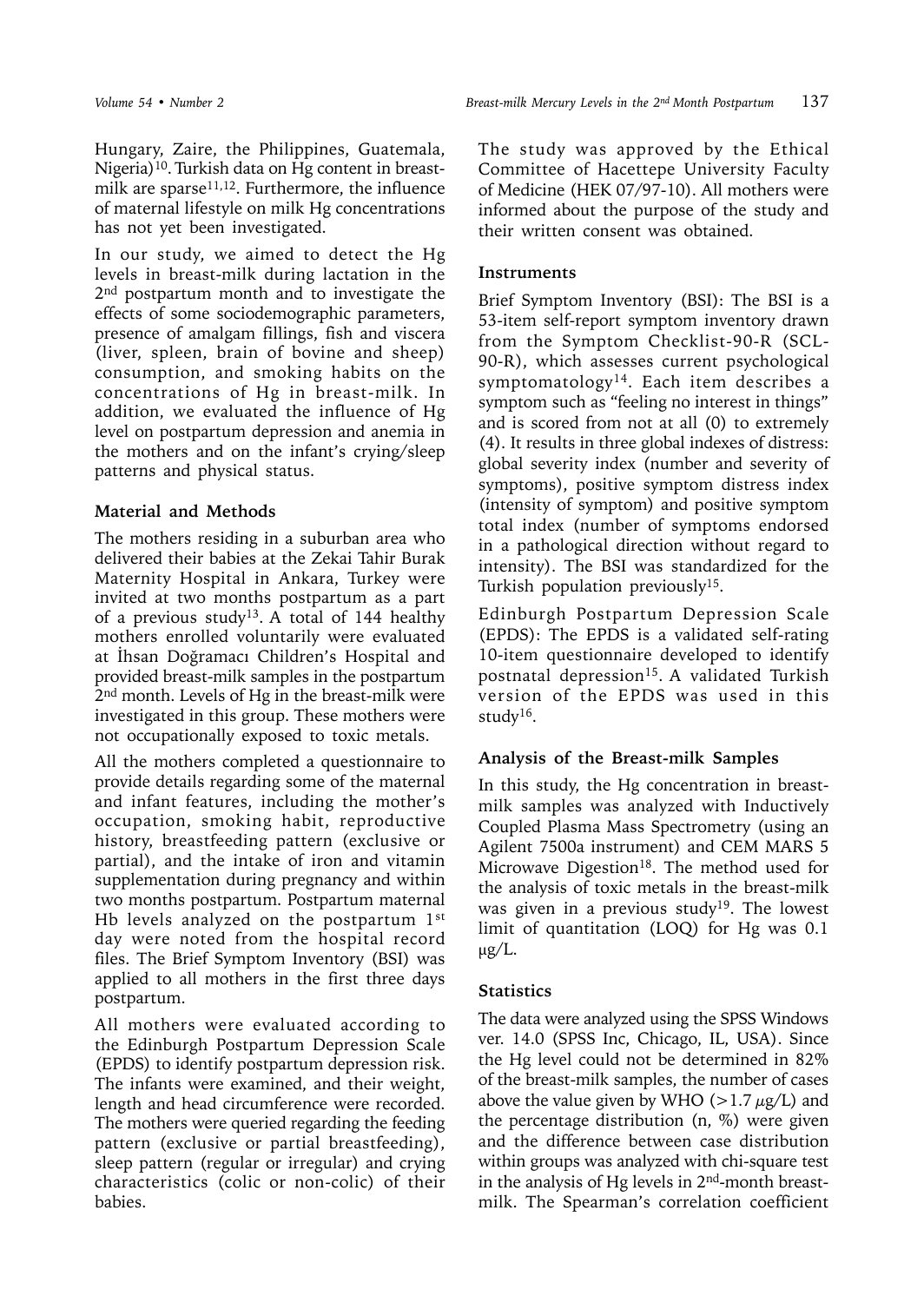was used to determine the relationship between breast-milk Hg concentrations and numerical variables such as anthropometric measurements, EPDS scores, maternal Hb values, and the number of amalgam fillings. The anthropometric measurements evaluated in infants included the z scores of weightfor-age (WAZ), length-for-age (LAZ) head circumference-for-age (HCZ), and body mass index-for-age (BAZ), and were calculated on the basis of the recent WHO Growth References<sup>20</sup>. The level of statistical significance was accepted at p<0.05.

# **Results**

The mean age  $(\pm SD)$  of the mothers was 25 ( $\pm$  5) (range: 17-41) years. Ninety-nine (69%) of the mothers and 72 (50%) of the fathers had less than 9 years of education. Only 11 (7.6%) mothers were working. The mean gravidity  $(\pm SD)$  was 2.0 ( $\pm$  0.9) and mean parity  $(\pm SD)$  was 1.6 ( $\pm$  0.8). The birth interval was >2 years in 53 (85.7%) mothers who had parity  $>1$ .

# **Second-Month Breast-milk Hg Levels**

Breast-milk Hg levels in 26 (18%) samples were above the limit of detection; the mean  $(\pm SD)$  of these 26 breast-milk samples was  $25.8$  ( $\pm$ 44.6) (range: 1.8-236)  $\mu$ g/L. All of these levels were above the reference level given by WHO for Hg  $(>1.7 \mu g/L)$ . In one case, breast-milk Hg level was 236 µg/L and the value was confirmed by repeat measurement. For this case, the breast-milk lead (Pb) level was 36.8 µg/L and cadmium (Cd) level was 4.2 µg/L. He was born at term weighing 3340 g from a 27-year-old mother's first pregnancy. The mother was a housewife, the father was a hairdresser, and the mother's father was a welder. The mother had a history of geophagia since 15 years of age, anemia, a fish consumption frequency of <2 times/week and a viscera consumption of <1 time/month, was not an active smoker but was passively exposed to <5 cigarettes/day, and had worn makeup since 18 years of age. She had no history of amalgam fillings or direct contact with Hg vapor.

#### **Characteristics of Mothers and Infants and Breast-milk Hg Levels**

Maternal age ( $\leq 20$  or >20 years), level of education ( $\leq 8$  or  $> 8$  years), family income

 $(\leq 250$  or  $> 250$  US dollars), employment status, gravidity/parity, birth interval ( $\leq 2$  or >2 years), and family structure (nuclear or extended) were determined to have no effect on breast-milk Hg levels in the 2nd postpartum month (Table I).

Hemoglobin (Hb) value was <11 g/dl in 36.8% of the mothers on the  $1<sup>st</sup>$  day postpartum. Postpartum anemia in the mothers did not affect the Hg level in breast-milk in the 2nd postpartum month. No correlation between Hb concentration and breast-milk Hg level was determined (Spearman's rho coefficient=  $-0.052$ ;  $p=0.536$ ). In addition, no relationship was determined between vitamin supplement intake during pregnancy and the 2<sup>nd</sup> month postpartum and breast-milk Hg level (Table I).

It was determined that 20.7% and 21.4% of the mothers were active smokers during pregnancy and in the 2<sup>nd</sup> month postpartum, respectively. Active and passive smokers were combined for the group comparison analysis because most of the active smokers smoked on average <5 cigarettes/day. Exposure to cigarette smoke during pregnancy and the 2<sup>nd</sup> month postpartum did not affect the breast-milk Hg levels (Table I).

Eighty-eight percent of the mothers stated that they consumed fish  $\langle 2 \rangle$  times/week during pregnancy. 46.5% of the mothers consumed viscera, with 81% consuming it less than once a month. The percentage of the 2nd month breast-milk Hg levels  $>1.7 \mu g/L$  was higher in mothers who consumed viscera as compared to those who did not (24.2% and 11.7%, respectively; p=0.049). However, it was seen that consuming fish  $\geq 2$  times/week during pregnancy did not affect the 2<sup>nd</sup> month breast-milk Hg levels.

The mean number of amalgam fillings of mothers was  $1.2 \pm 2.2$  (median: 0). Forty-eight (64%) mothers had no amalgam fillings. Hg concentration in breast-milk did not correlate with the number of amalgam fillings  $(r_s=0.092;$ p=0.432). No statistically significant difference was determined in the percentages of Hg levels >1.7 µg/L between the mothers who did or did not have amalgam fillings (Table I).

Eighty-one percent of the infants were fed only breast-milk during the 2nd month. The percentages of  $2<sup>nd</sup>$  month breast-milk Hg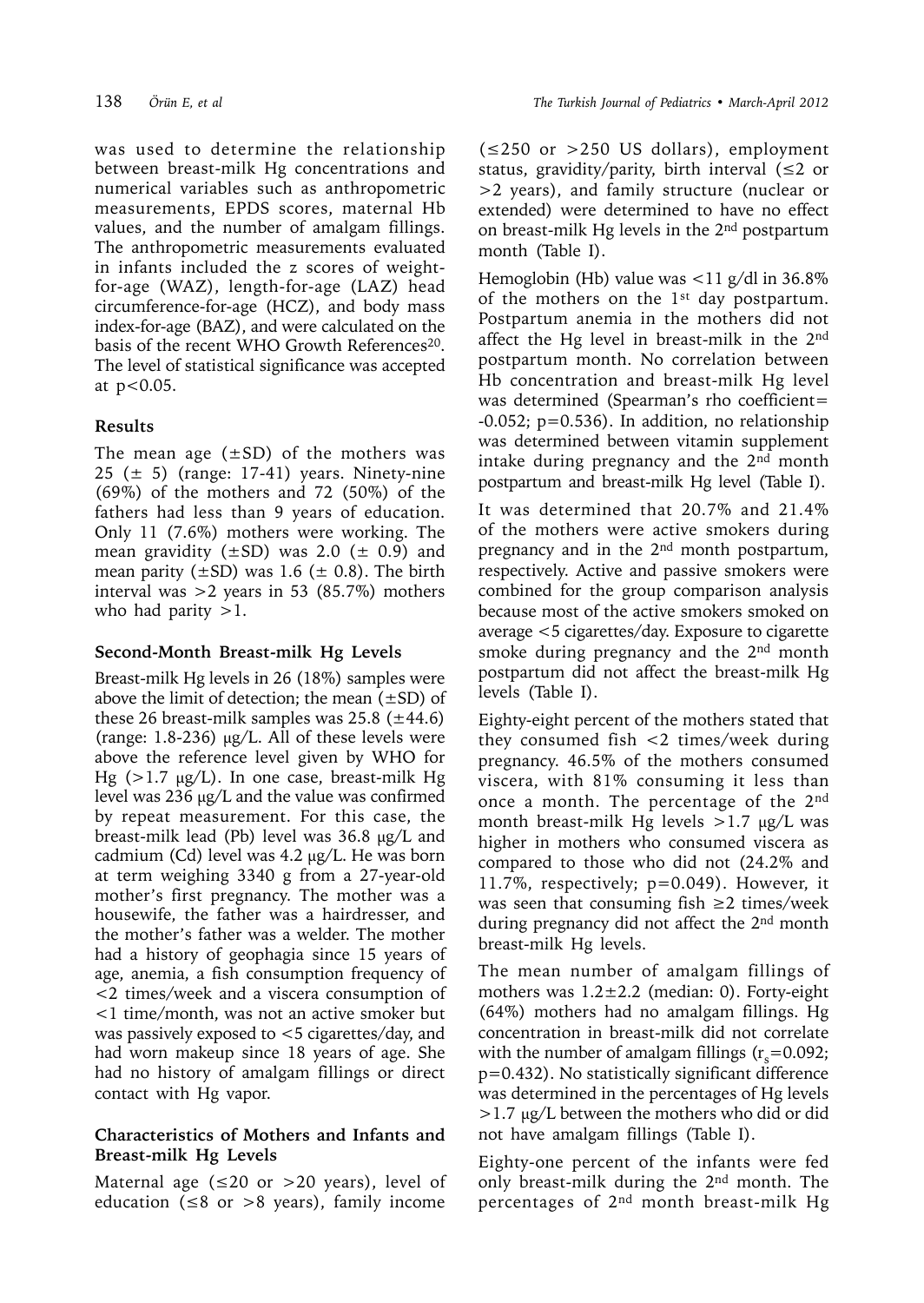|                                |                       | Total number of<br>cases | Percentages of levels<br>$>1.7 \mu g/L$ , n (%) |
|--------------------------------|-----------------------|--------------------------|-------------------------------------------------|
| Age (years)                    | $\leq 20$             | 31                       | 7(22.6)                                         |
|                                | >20                   | 111                      | 19 (17.1)                                       |
| Education level (years)        | $\leq 8$              | 99                       | 18 (18.0)                                       |
|                                | > 8                   | 45                       | 8(18.2)                                         |
| Family monthly income, US \$   | $\leq$ 250            | 25                       | 6(22.2)                                         |
|                                | > 250                 | 119                      | 20 (17.1)                                       |
| Working status                 | Employed<br>Housewife | 11<br>133                | (0.0)<br>0<br>26 (100)                          |
| Parity                         | Primiparous           | 78                       | 17(21.8)                                        |
|                                | Multiparous           | 66                       | 9(13.6)                                         |
| Birth interval year            | $\leq 2$              | 10                       | 2(22.2)                                         |
|                                | > 2                   | 53                       | 7(13.0)                                         |
| Intake of vitamin in pregnancy | Yes                   | 83                       | 15(18.3)                                        |
|                                | N <sub>o</sub>        | 28                       | 4(14.3)                                         |
| Intake of vitamin at 2 months  | Yes                   | 31                       | 3(9.7)                                          |
| postpartum                     | N <sub>o</sub>        | 85                       | 17 (20.0)                                       |
| Smoking during pregnancy       | Active+passive        | 81                       | 17(20.7)                                        |
|                                | No smoking            | 62                       | 9(14.8)                                         |
| Smoking during postpartum      | Active+passive        | 95                       | 17 (18.1)                                       |
| $2nd$ month                    | No smoking            | 49                       | 8(16.3)                                         |
| Number of amalgam fillings     | None                  | 48                       | 5(10.4)                                         |
|                                | $\geq 1$              | 27                       | 5(22.7)                                         |
| Fish consumption during        | $\langle 2/week$      | 127                      | 20 (15.9)                                       |
| pregnancy                      | $>2$ /week            | 17                       | 5(29.4)                                         |
| Consumption of viscera*        | Present               | 67                       | 16 (24.2)                                       |
|                                | Absent                | 77                       | 9 $(11.7)^*$                                    |
| Hb value on $1st$ day          | < 11                  | 54                       | 9(17.0)                                         |
| postpartum g/dl                | $\geq 11$             | 90                       | 17 (18.7)                                       |

Table I. The Percentages of Hg Levels in Breast-Milk >1.7 µg/L at 2 Months According to Maternal Sociodemographic Characteristics and Environmental Risk Factors

 $*_{p=0.049}$ 

levels  $>1.7 \mu g/L$  in infants who were fed only breast-milk versus those who were partially breastfed were similar (18.5% and 17.2%, respectively).

#### **Relation Between Second-Month Breast-Milk Hg Levels and Early Growth Sleep Pattern and Crying in Infants**

Of the infants presenting in the  $2<sup>nd</sup>$  month postpartum, 67 (45.8%) were male, 10 (6.3%) had birth weight <2500 g, and 18 were born earlier than 37 weeks. The mean birth weight  $(\pm SD)$  was 3226  $\pm$  445 g (range: 2030-4080) and mean head circumference was  $35.0 \pm 1.4$ cm (range: 32.0-38.0). Infant gender, birth weight (<2500 g vs  $\geq$ 2500 g) and gestational age (<37 weeks vs  $\geq$  37 weeks) were shown to have no effect on the 2nd month breast-milk Hg level (Table II).

The infants' 2<sup>nd</sup> month postpartum mean weight ( $\pm$ SD) was 4755 ( $\pm$  684) g, mean length  $(\pm SD)$  55.2 ( $\pm$  2.6) cm, and mean head circumference  $(\pm SD)$  38.0  $(\pm 1.5)$  cm. The relationships between head circumference and weight at birth and 2nd month body weight, length and head circumference z scores and breast-milk Hg levels were analyzed separately according to gender. No correlation was determined between gender and the 2nd month head circumference (HCZ), body weight (WAZ), length (LAZ), and body mass index (BAZ) z scores and 2nd month breast-milk Hg levels (for females  $r_s$ =0.012, p=0.917;  $r_s$ =-0.018, p=0.879;  $r_s$ =0.027, p=0.824;  $r_s$ =0.002,  $p=0.985$ , respectively; for males  $r_s = -0.012$ ,  $p=0.921$ ;  $r_s=-0.122$ ,  $p=0.326$ ;  $r_s=-0.199$ ,  $p=0.165$ ;  $r_s = -0.218$ ,  $p=0.077$ , respectively).

Twenty-nine percent of the infants had colic crying attacks while 38% had irregular sleep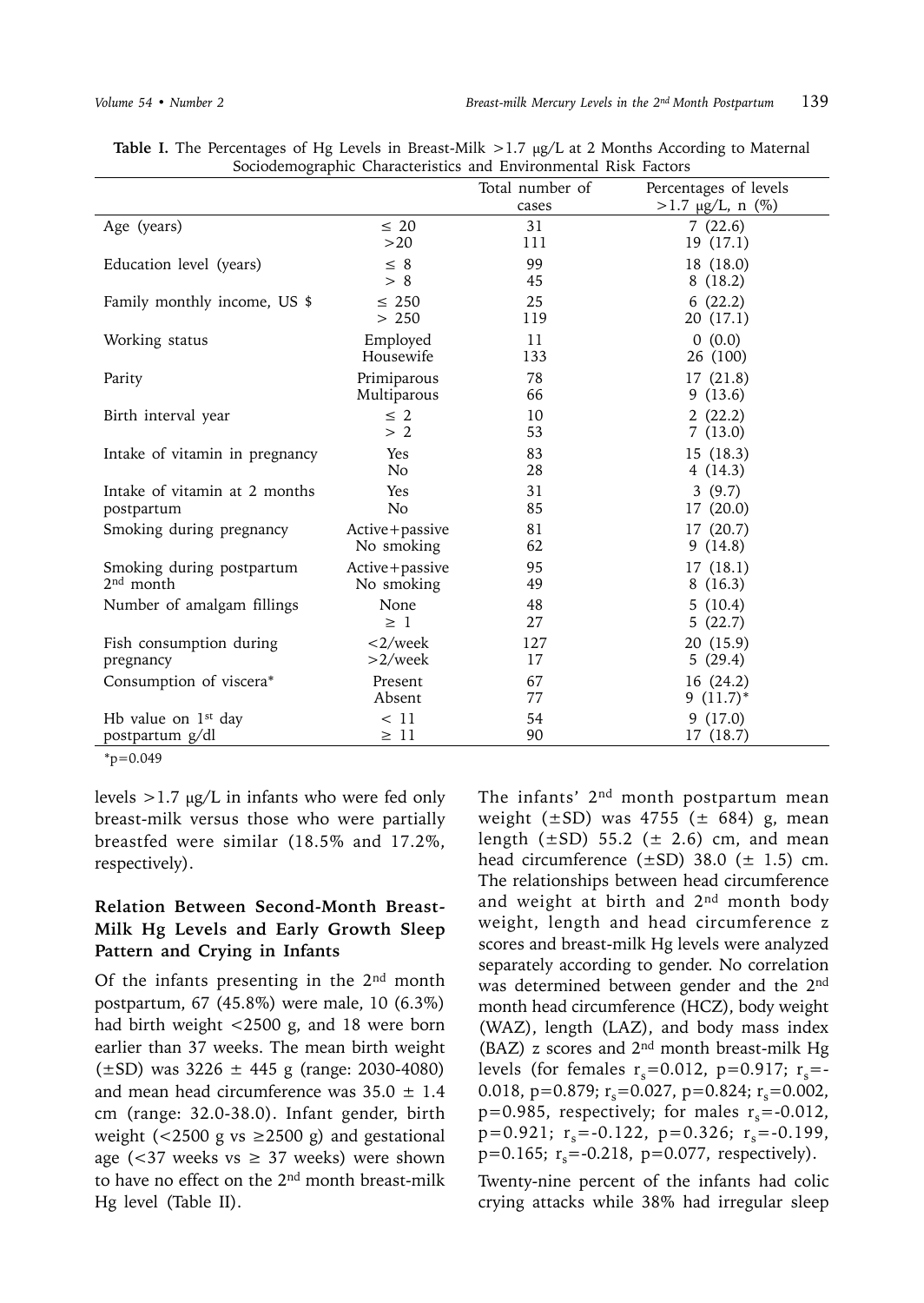|                                      |             | Total number of cases | Percentages of levels<br>$>1.7 \mu g/L$ , n (%) |
|--------------------------------------|-------------|-----------------------|-------------------------------------------------|
| Gender                               | Male        | 67                    | 13(50.0)                                        |
|                                      | Female      | 77                    | 13(50.0)                                        |
| Birth weight, g                      | < 2500      | 10                    | 1(10.0)                                         |
|                                      | $\geq 2500$ | 134                   | 25 (18.8)                                       |
| Gestational age, week                | < 37        | 18                    | 3(16.7)                                         |
|                                      | $\geq 37$   | 124                   | 23 (18.7)                                       |
| Breast feeding 2 <sup>nd</sup> month | Exclusive   | 116                   | 20(18.5)                                        |
|                                      | Partial     | 27                    | 5(17.2)                                         |
| Sleep pattern $2nd$ month            | Regular     | 89                    | 18 (20.2)                                       |
|                                      | Irregular   | 55                    | 7(13.0)                                         |
| Episodes of colic crying $2nd$       | Yes         | 43                    | 9(21.4)                                         |
| month                                | No.         | 101                   | 16 (15.8)                                       |

**Table II.** Infants' Birth Characteristics and Comparison of 2nd Month Colic Crying and Sleep Patterns and Percentages of Hg level  $>1.7 \mu g/L$ 

pattern. The 2<sup>nd</sup> month Hg levels did not change according to the presence of sleep disorder and colicky crying (Table II).

# **Relation Between Breast-milk Hg Levels and BSI Global Indexes Applied During the First Three Days Postpartum and Second-month Edinburgh Postpartum Depression Scale**

Brief Symptom Inventory (BSI) global index scores assessed in the first three days after delivery were similar between mothers whose breast-milk Hg level was >1.7  $\mu$ g/L or  $\leq$ 1.7  $\mu$ g/L. The mean ( $\pm$ SD) global severity index score was  $0.50$  ( $\pm 0.42$ ) in the group with high breast-milk Hg levels and 0.64 ( $\pm$ 0.52) in the group with low levels  $(p=0.348)$ . The mean  $(\pm SD)$  positive symptom total index score was 15.5 ( $\pm$ 9.7) in the group with high breastmilk Hg levels and 19.2 ( $\pm$ 11.5) in the low Hg level group ( $p=0.161$ ). The mean ( $\pm SD$ ) positive symptom distress index score was 1.64  $(\pm 0.46)$  in the group with high breast-milk Hg levels and 1.66  $(\pm 0.56)$  in the low Hg level group  $(p=0.793)$ .

The mothers with an EPDS score  $\geq$ 13 were considered to be at risk for depression. According to the EPDS applied in the 2<sup>nd</sup> month, 26 mothers (22%) were at risk for depression. The percentages of mothers having high breast-milk Hg levels according to EPDS score of  $\langle 13 \text{ or } \geq 13$  were similar, at 16% and 17.8%, respectively. Similarly, no significant correlation was detected between the 2<sup>nd</sup> month EPDS scores and breast-milk Hg levels  $(r_s = -1)$ 0.024, p=0.776).

#### **Discussion**

In our study, the ratio of detectable Hg levels in the 2nd month breast-milk samples was quite low (18%). A review of the literature revealed that breast-milk Hg level varied in the range 0.2-13.9  $\mu$ g/L<sup>11,21-31</sup>. Bakir et al.<sup>32</sup> reported poisoning in Iraqi mothers with high concentrations of Hg in breast-milk, ranging from 10 to 200 ngHg/g. This wide variation shows a strong dependence of Hg content on various factors, including the local environment, socioeconomic conditions of the family, local diet and habits.

The lactation stage is an important physiological factor that affects Hg secretion into breast $milk<sup>1</sup>$ . Inorganic and organic Hg have both been found to be associated with proteins in breast-milk. Differential protein binding may significantly change total Hg transfer from maternal serum to milk. Dorea<sup>33</sup> showed that total protein concentrations decrease during lactation from colostrum to mature milk. As a result, there is a decline in Hg concentrations between colostrum and mature milk. Compared with data from the literature, the rate of Hg detection in breast-milk was low in the present study. This result may be related to taking breast-milk samples in the late lactation stage.

Several maternal sociodemographic factors affect Hg secretion into breast-milk, such as maternal age, parity and birth interval, etc. Drasch et al.24 reported that the mother's age did not affect milk levels of Hg. In another study, Ursinyova and Masanova<sup>35</sup> did not find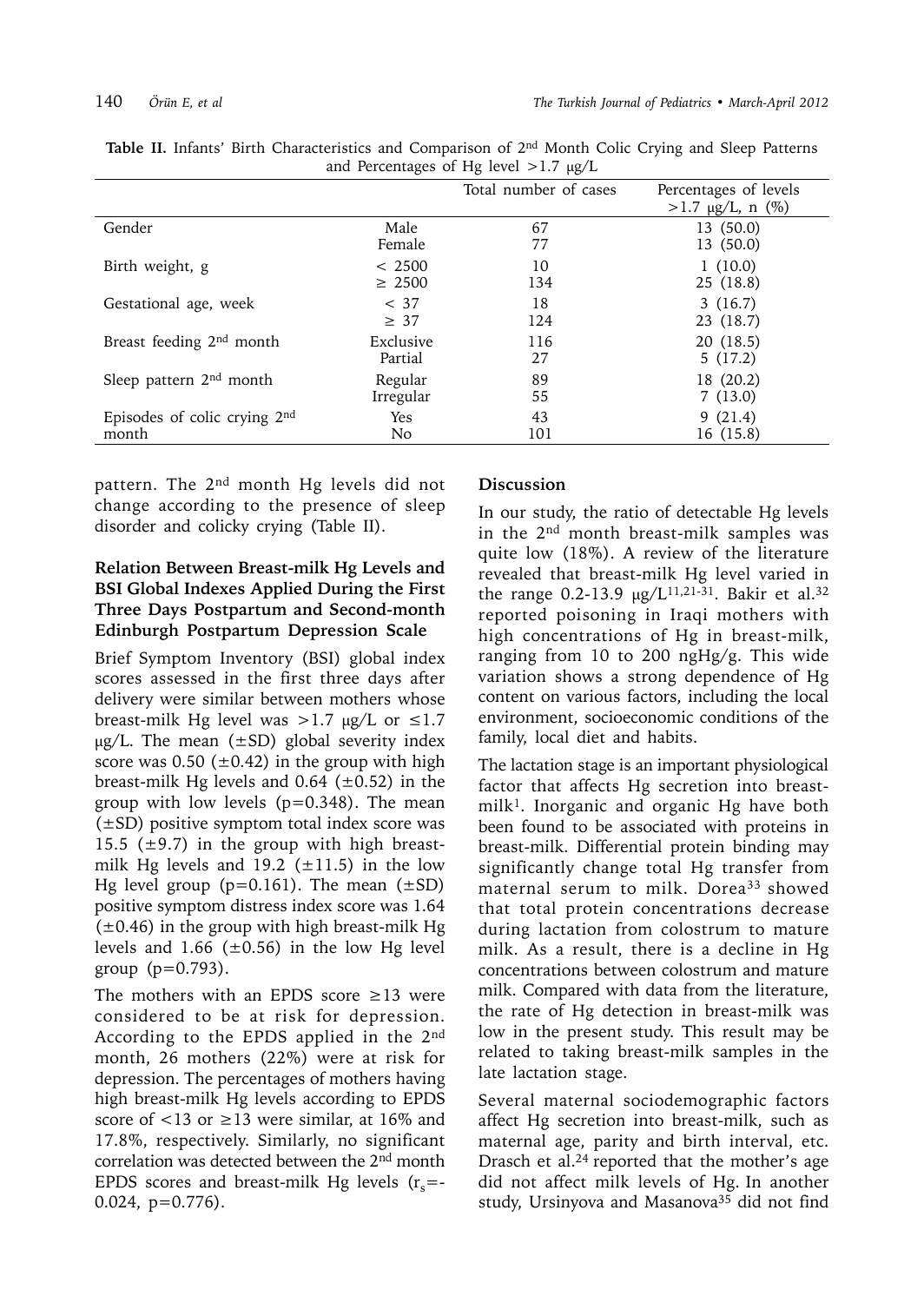a statistically significant influence of parity, birth weight or gender on Hg level taken on the 4th postpartum day. Similarly, Yalçın et  $al.$ <sup>11</sup> reported that mother's age, parity, birth interval, infant gender, and birth weight had no impact on breast-milk level at 10-20 days postpartum<sup>11</sup>.

The number of studies on breast-milk Hg level and anemia are limited. In contrast to the present study, Yalçın et al. $11$  found that there was a statistically negative correlation between maternal Hb and serum iron concentration and Hg levels in transitional breast-milk  $(r = -0.357)$ ,  $r=-0.331$ , respectively)<sup>11</sup>.

In our study, no relation was found between vitamin intake during the 2nd month and 2nd month breast-milk Hg level. Gundacker et al.27 in a study on 116 mothers found that breast-milk Hg levels were higher in mothers who took vitamins. They found that the high levels of Hg in breast-milk were related to the mother's body weight being  $<60$  kg, prematurity, frequent consumption of cereals, and living in industrial and urban regions of Austria. In the multivariate analyses, they determined that only prematurity and frequent consumption of cereals affected the breast-milk Hg levels.

The most important known sources of human exposure to Hg are consumption of fish and amalgam fillings. The studies conducted in populations in which fish consumption is high have shown that the frequency of the mother's fish consumption and the type of fish affect breast-milk Hg level<sup>25,34</sup>. However Vimy et al.30 observed that total breast-milk Hg was not associated with fish consumption. In our study, the mother's consumption of fish during pregnancy did not affect 2nd month breast-milk Hg levels; however, the low consumption of fish in our study group may have partially influenced the statistical comparisons. Only 12% of mothers consumed fish  $\geq$  1 times/ week during their pregnancy. This situation may be related to not living near the coast, cultural dietary habits, and the avoidance of fish consumption during pregnancy.

While there are studies showing that presence of amalgam fillings and history of procedures to place and remove fillings during the pregnancy and lactation periods affected the breast-milk Hg levels<sup>23,24,30,34,35</sup>, others have shown no such

relationship11,12,25. In our study, no relationship between amalgam fillings and 2nd month breastmilk Hg level was found. In our study, 62.7% of the mothers had no fillings and only five of them had >5 fillings. To determine the effect of amalgam fillings on breast-milk Hg, further studies should be done with larger population samples having more amalgam fillings.

Dorea1 reported that farming practices in industrialized countries increasingly utilized animal by-products in the food given to animals that are bred for human consumption. Hg can thus also pass to the eggs, milk, meat, and farmed fish fed fish-meal-containing diets. Therefore, fish may not be the endpoint of Hg contamination in the human food chain<sup>11</sup>. In some experiments with animals like sheep and mice/rats that are fed with Hg-supplemented food, it was shown that Hg accumulated in internal organs such as the liver, kidney and brain36,37. Thus, consumption of viscera can be an important source of Hg. In our study, almost one-half of the mothers (46%) stated that they consumed viscera. It was found that the percentage of samples with breast-milk Hg level above the WHO reference value was greater in mothers with viscera consumption when compared to those who did not consume viscera. In agreement with our results, Yalçın et al.'s<sup>11</sup> study with 44 mother-infant pairs showed that postpartum  $10<sup>th</sup>$  to  $20<sup>th</sup>$  day breast-milk Hg level was correlated with consumption of viscera during pregnancy.

There are contradictory results as to whether exposure to cigarettes affects breast-milk Hg levels. While Gundacker et al.<sup>27</sup> and Ursinyova et al.35 did not find any correlation between cigarette exposure and breast-milk Hg level, Yalçın et al.<sup>11</sup> revealed that active and/or passive exposure to cigarettes affected the Hg level<sup>11,27,35</sup>.

In our study, it was seen that 2nd month breastmilk Hg levels did not affect infant crying attacks or sleep pattern within the first two months postpartum. A review of the related literature revealed no other study that examined the relationship between breast-milk Hg level and colic crying and sleep pattern in infants.

In our study, no correlation was seen between 2<sup>nd</sup> month breast-milk Hg levels and BSI global index scores or the EPDS scores. Barboni et al.38 reported a series of workers from a Hg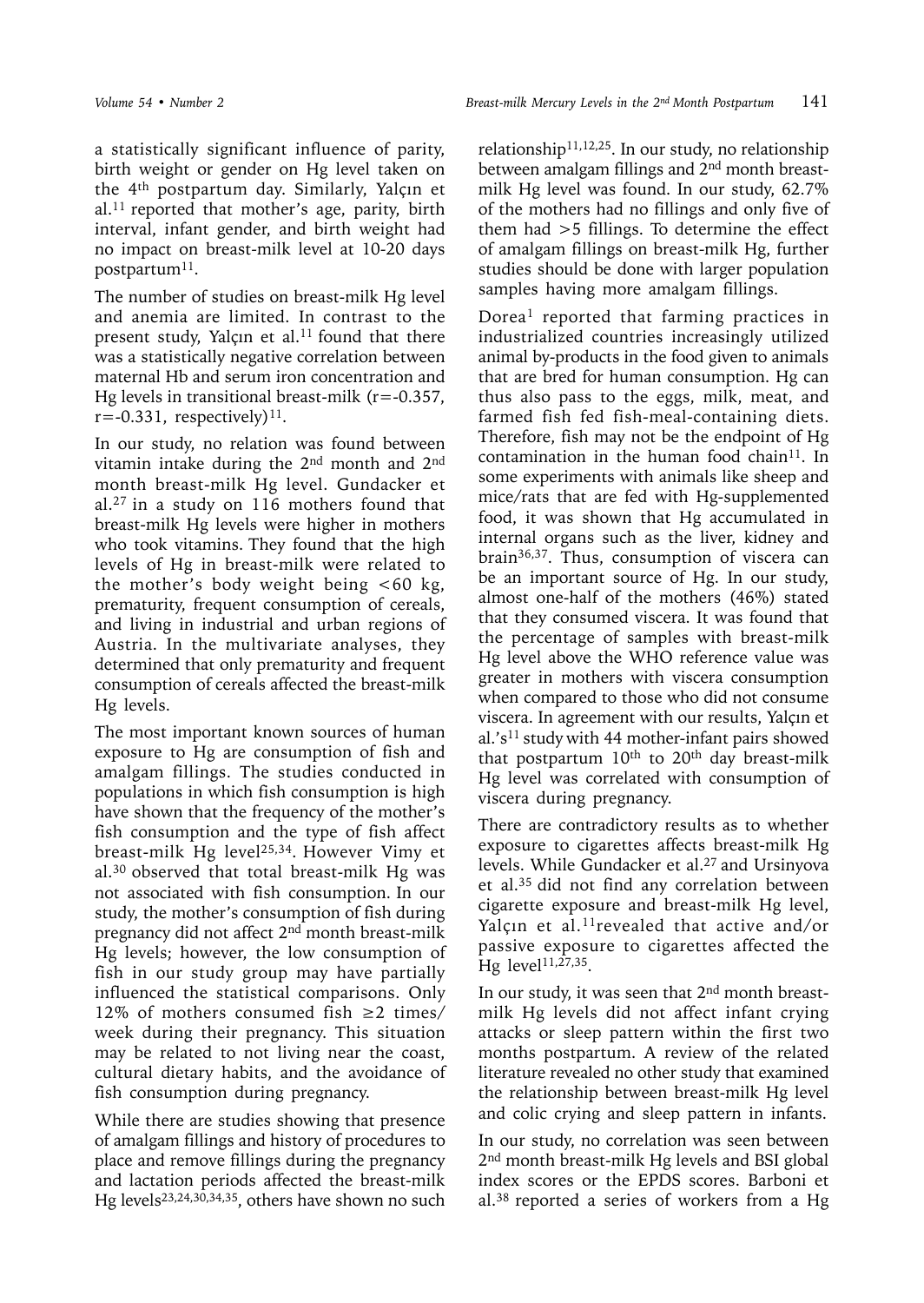maternal depression.

recycling industry in Brazil who were assessed utilizing some neuropsychological tests (Beck Depression Inventory and State-Trait Anxiety Inventory), which demonstrated no significant differences in test scores between Hg-exposed subjects and controls. Nevertheless, they found that the duration of exposure was statistically correlated to depression scores. There is a need for further studies that investigate the relationship between breast-milk Hg level and

In conclusion, while the percentage of detectable Hg in breast-milk among the mothers who took part in our study was low, the Hg levels of whole measurable samples were higher than the recommended WHO level. Even though it is difficult to interpret the Hg level in a single breast-milk sample obtained, the population of this study living in a suburban area was not significantly at risk for Hg exposure. Motherinfant pairs with higher levels in breast-milk should be recruited for follow-up visits to monitor chronic low-level Hg exposure.

We determined that breast-milk Hg levels were higher in mothers who consumed viscera. It should be kept in mind that animal viscera, which are recommended for their rich iron content, can also be a source of toxic metals. Therefore, viscera consumption should be limited in pregnant and/or lactating mothers and infants younger than one year of age. Further systematic research of Hg biomonitoring in breast-milk is needed to increase our knowledge about the bio-transfer of Hg through breast-milk to the infant and the potential adverse effects of Hg exposure in infants.

#### **Acknowledgement**

This study was partially supported by Refik Saydam National Public Health Agency.

#### **REFERENCES**

- 1. Dorea JG. Mercury and lead during breast-feeding. Br J Nutr 2004; 92: 21-40.
- 2. Echeverria A, Heyer NJ, Martin MD, et al. Behavioral effects of low-level exposure to elemental Hg among dentists. Neurotox Teratol 1995; 17: 161.
- 3. Clarkson TW. Human toxicology of mercury. J Trace Elem Experimental Med 1998; 11: 303–317.
- 4. Onishchenko N, Tamm C, Vahter M, et al. Developmental exposure to methylmercury alters learning and induces depression-like behavior in male mice. Toxicol Sci 2007; 97: 428-437.
- 5. Johansson C, Castoldi AF, Onishchenko N, et al. Neurobehavioural and molecular changes induced by methylmercury exposure during development. Neurotox Res 2007; 11: 241-260.
- 6. Föller M, Huber SM, Lang F. Erythrocyte programmed cell death. IUBMB Life 2008; 60: 661-668.
- 7. Sharma KC. Effect of mercury pollution on the general biology and carbohydrate metabolism of a freshwater murrel Channa punctatus. Geobios (Jhodpur) 1984; 11: 122–127.
- 8. De Palma G, Mariotti O, Lonati D, et al. Toxicokinetics and toxicodynamics of elemental mercury following self-administration. Clin Toxicol 2008; 46: 869-876.
- 9. Bamonti F, Guzzi G, Ferrero ME. Cracked mercury dental amalgam as a possible cause of fever of unknown origin: a case report. J Med Case Reports 2008; 2: 72.
- 10. World Health Organization. Minor and trace elements in human milk. Geneva: World Health Organization; 1989.
- 11. Yalçın SS, Yurdakök K, Yalçın S, et al. Maternal and environmental determinants of breast-milk mercury concentrations. Turk J Pediatr 2010; 52: 1-9.
- 12. Dursun A. The levels of lead, mercury, cadmium in cord blood, breast milk and newborn hair. Ankara: Thesis, Hacettepe University; 2008.
- 13. Yalçın SS, Örün E, Mutlu B, et al. Why are they having infant colic? A nested case–control study. Paediatr Perinat Epidemiol 2010; 24: 584–596.
- 14. Derogatis LR. The Brief Symptom Inventory-BSI Administration Scoring and Procedures Manual-II. USA: Clinical Psychometric Research Inc.; 1992.
- 15. Sahin N, Durak A. Brief Symptom Inventory: for Turkish children. Türk Psikoloji Dergisi 1994; 9: 44–56.
- 16. Cox JL, Holden JM, Sagovsky R. Detection of postnatal depression: development of the 10-item Edinburgh Postnatal Depression Scale. Br J Psychiatry 1987; 150: 782-786.
- 17. Engindeniz N. Validation of Turkish form of Edinburgh Postpartum Depression Scale. Izmir: Masters Thesis, Ege University; 1996.
- 18. Agilent 7500 ICP-MS Application Handbook. Serum whole blood dialysate and urine by Inductively Coupled Plasma – Mass Spectrometry. Tokyo: Yokogawa Analytical Systems Inc.; 2005.
- 19. Örün E, Yalçın SS, Aykut O, et al. Breast milk lead and cadmium levels from suburban areas of Ankara. Sci Total Environ 2011; 409: 2467-2672.
- 20. World Health Organization. Multicentre Growth Reference Study Group. Child Growth Standards based on length/height, weight and age. Acta Paediatr 2006; 450: 76-85.
- 21. Al-Saleh I, Shinwari N, Mashhour A. Heavy metal concentrations in the breast milk of Saudi women. Biol Trace Elem Res 2003; 96: 21-37.
- 22. Bose-O'Reilly S, Lettmeier B, Roider G, et al. Mercury in breast milk - a health hazard for infants in gold mining areas? Int J Hyg Environ Health 2008; 211: 615-623.